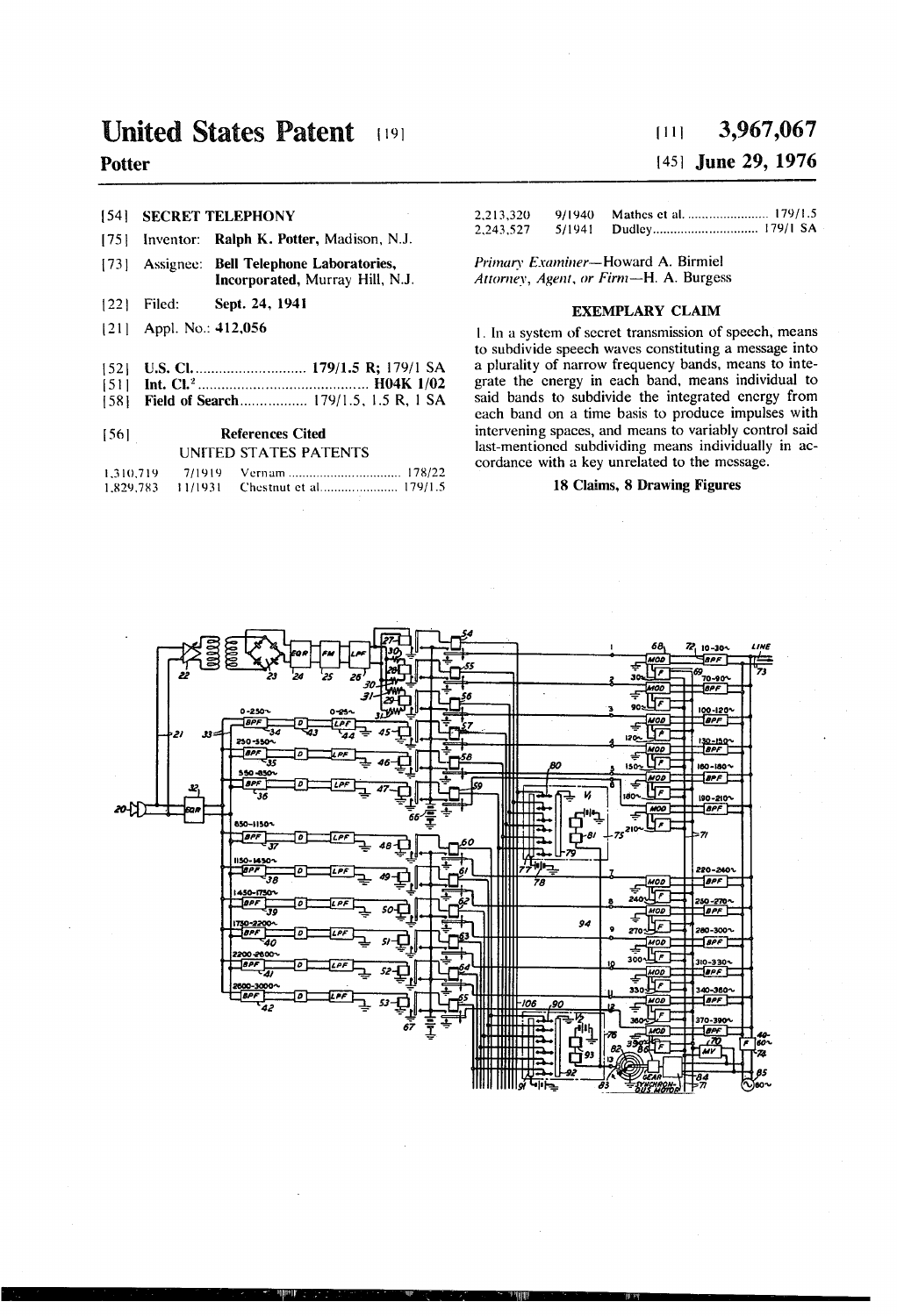Sheet 1 of 3 3,967,067

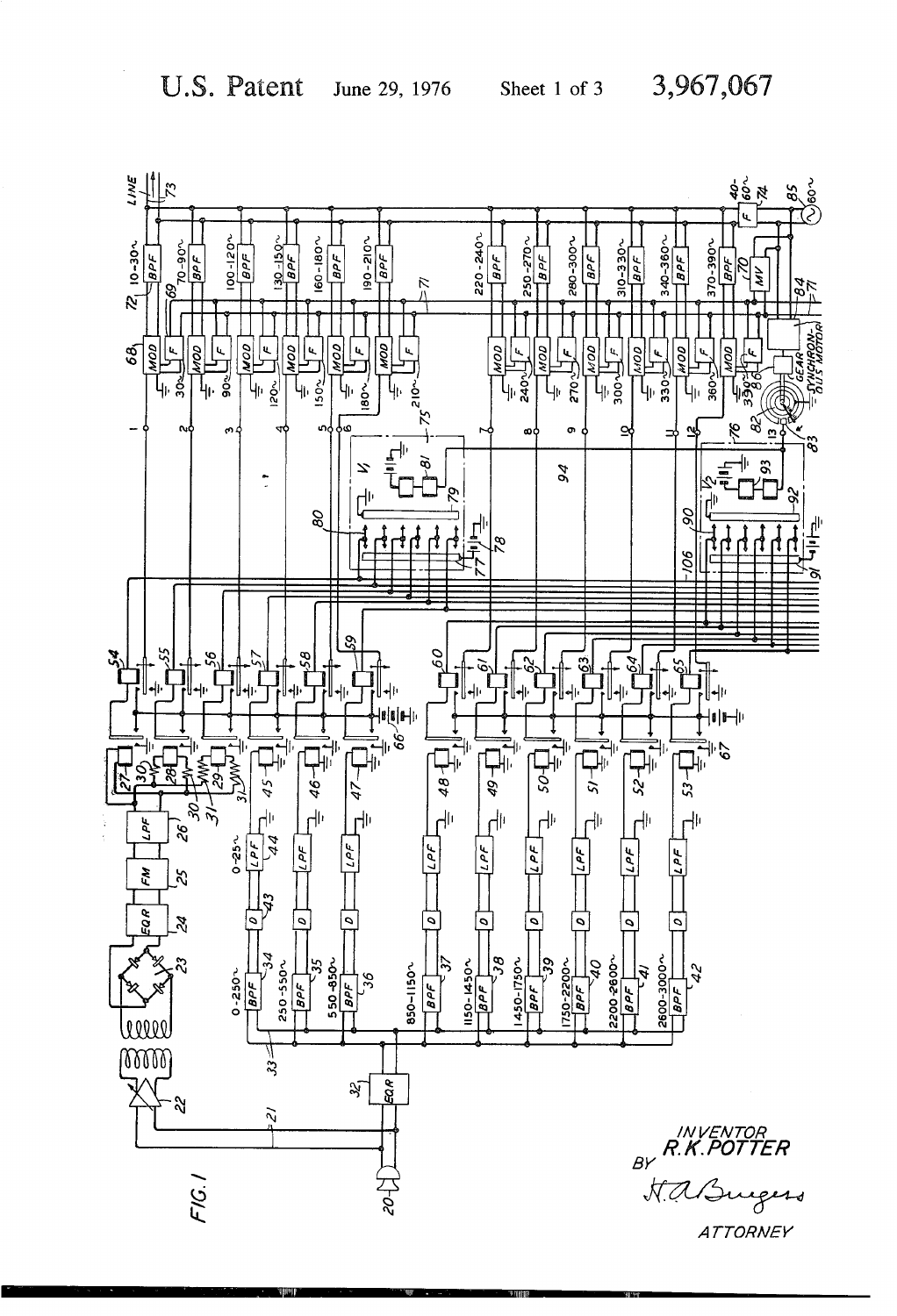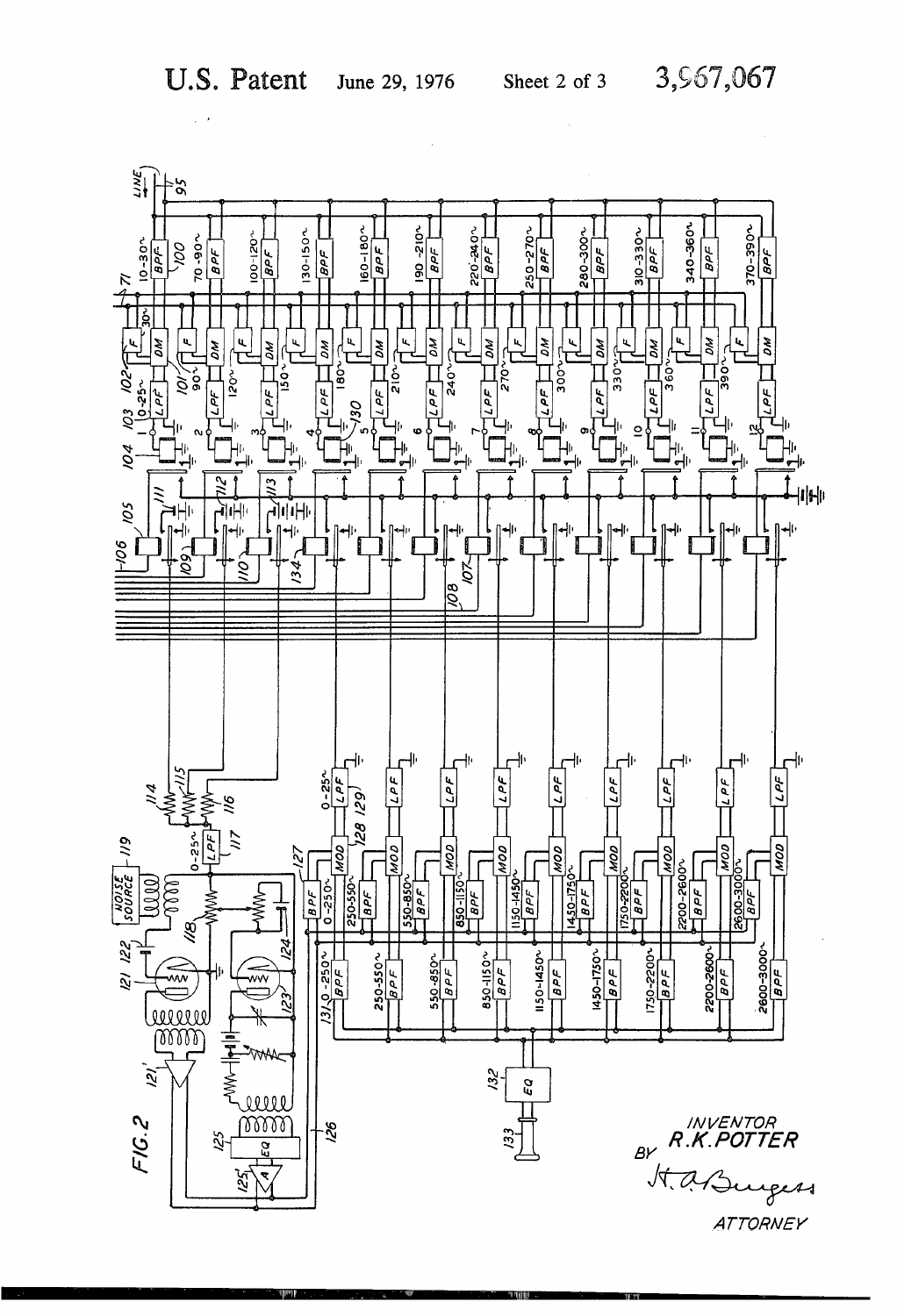June 29, 1976 Sheet 3 of 3 3,967,067

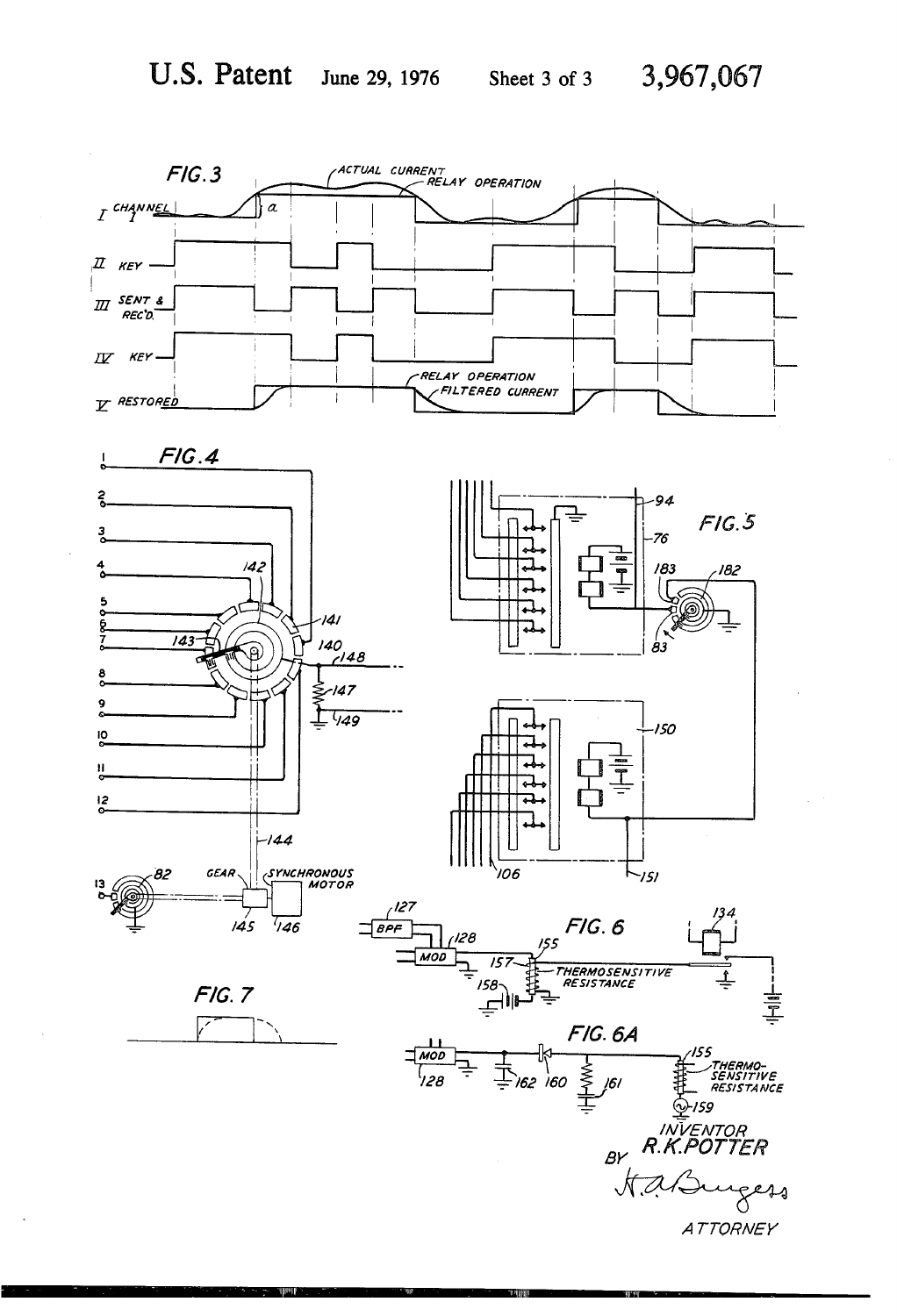### SECRET TELEPHONY

The present invention relates to the transmission. of messages with privacy or secrecy.

The general object of the invention is to transmit speech with a high degree of privacy, although the invention is capable of extension to other types of waves than speech waves.

The invention makes possible the secret transmission 10 of speech in accordance with a frequently or continu ously changing code. In order to restore the intelligibil ity at a receiving point, one must be in possession of the code. Knowledge of the character of the apparatus used or of the nature of the scheme that is employed for <sup>15</sup> destroying the intelligibility is not sufficient to enable the message to be received and understood.

The invention in the form of embodiment specifically disclosed herein, utilizes the general method of cipher ing and deciphering that is disclosed in Vernam U.S.  $20$ Pat. No. 1,310,719, July 22, 1919, as applied to telegraph transmission, but applies such method to the ciphering and deciphering of speech.

For certain types of speech. transmission, speech' quality or naturalness is relatively unimportant so long  $^{22}$  and increasing  $\sim$ as the information is transmitted and received with a high degree of privacy. In such cases transmission of the approximate wave form of the speech suffices. It has been found that speech waves can be analyzed by means known in the art into slowly varying currents in a number of separate circuits, each such current varyingat roughly syllabic rate, a working value of which is taken as zero to 25 cycles per second, and that the process can be reversed to give understandable speech. One prior art disclosure of this is given in Dudley U.S. <sup>35</sup> Pat. No. 2,151,091, Mar. 21, 1939.

It has been found that the wave form of these slowly varying currents can be varied considerably without destroying the intelligibility of the speech that is reformed from them, sufficient informational content in  $40$ them appearing to be carried by their fundamental or major variations. I have found it practicable to derive understandable speech from these slowly varying currents if no more than an on-off indication with respect shaping which can be done at the receiver), the on-off condition referring not to the absolute current-no-current condition but to some intermediate value of current so that current in excess of this value is taken as the "on" or "current" (marking) condition and current 50 of less amplitude is taken as the "off" or "no-current" (spacing) condition. It is not to be assumed from this, however, that the invention is limited to a particular intermediate value of current as the reference zero nor to some one value as distinguished from a changing  $55$ value or differently chosen values.

One way of translating these slow current variations into on-off or marking-spacing indications, in accordance with this invention, is by the use of telegraph relays, or equivalent devices, the adjustments being 60 such that the relay is energized by rising current when the amplitude reaches the reference value, remains energized so long as the amplitude exceeds such value and releases by falling current when the amplitude passes the release current value of the relay which can 65 be made nearly the same as the value for energization but is usually slightly smaller. In this manner the slowly varying currents into which the speech has been ana

lyzed in the plurality of separate paths can be translated into marking and spacing indications or pulses of vary ing length. These pulses are then, in accordance with this invention, ciphered and transmitted by apparatus of the general type disclosed by Vernam.

The nature of the invention and its features and objects will, be more fully understood from the following detailed description taken in conjunction with the drawing, in which:

FIG. 1 is a schematic circuit diagram of one form of transmitting circuit according to the invention;

FIG. 2, which should be placed immediately below FIG. 1, is a similar diagram of a receiving circuit ac-

cording to the invention;<br>FIG. 3 shows graphs to be referred to in the detailed description;

FIG. 4 shows a circuit modification which may be substituted for a portion OF FIG. I or a portion of FIG. 2 to the right of the numbered terminals  $1-12$ ;

FIG.  $5$  is a fragmentary view illustrating a modification of the circuits of the ciphering devices of FIG.  $1$ ;

FIG. 6 is a fragmentary diagram showing a modifica-

tion that may be made in the receiving code channels; FIG. 6A, shows a modification of a portion of FIG. 6;

FIG. 7 is a graph illustrating the operation of the circuit of FIG. 6 or 6A.

In the type of transmission disclosed in the Dudley patent, the speech waves are subdivided into narrow frequency" bands and the waves in each band are recti fied or detected and then put through a  $0$  to 25-cycle low-pass filter. These slowly varying currents are used as speech-defining signals. In order to remake speech from them, waves in similar ranges to those of the original bands are produced and are valved to the output circuit by the speech-defining currents, the amplitude of the waves flowing into the output being proportional to the strength of the speech-defining currents.

rents if no more than an on-off indication with respect signals are seen to comprise currents with major varia-<br>to them is transmitted (supplemented by suitable wave <sup>45</sup> tions having durations of the order of a fifth of a The character of these speech-defining signals is shown in an oscillogram given in FIG. 10 of a paper entitled "The Carrier Nature of Speech" by H. W. Dudley published in Bell System Technical Journal, Volume 19, pages 495 to 515, October 1940. These signals are seen to comprise currents with major variaor longer accompanied by minor variations of shorter or longer duration. If some one channel be considered, it is seen that a relay or equivalent device might be set to operate and; release at some intermediate amplitude of current and when so operated it could be made to give a fairly close approximation to the major varia tions occurring in that channel. Such operation. has been indicated in FIG. 3 of this application, uppermost curve marked I, where the irregular heavy line represents the actual speech-defining signal in an assumed case by way of example , and the rectangular line shows the direct current that would be obtained from a relay adjusted to be. energized and released at the amplitude of current indicated at  $a$ . By passing such a square wave current through a low-pass filter the corners can be rounded off giving a shape shown in the lowest curve V of FIG. 3, Filtered Current, the resemblance of which is closer to the actual current in curve I. It has been found that the currents obtained in this way by relays can be made sufficiently close to the acutal speechdefining signals to enable understandable speech to be reproduced from such currents. The minor variations are, of course, dropped out by this process with a correspond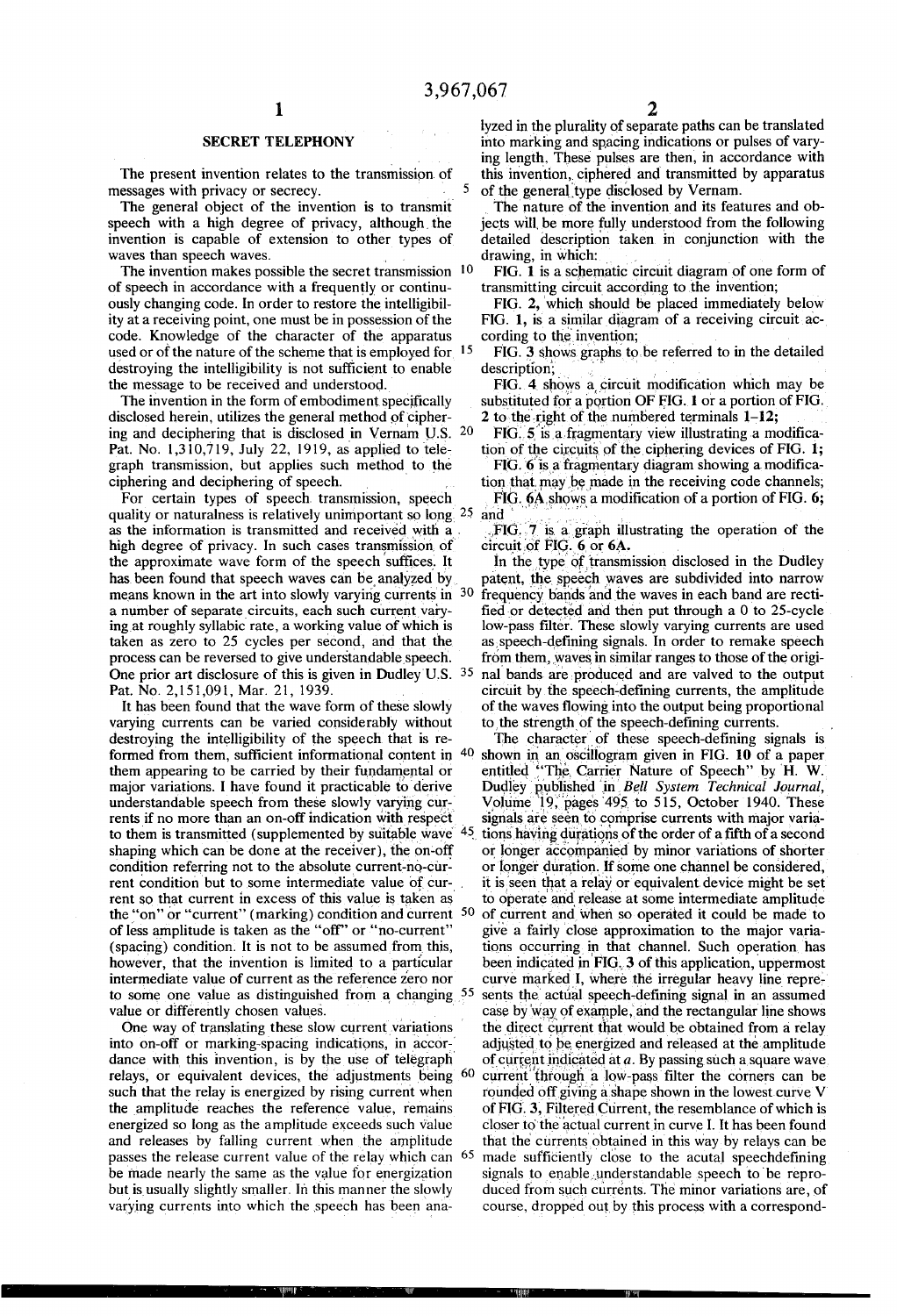ing loss of information transmitted, but it is found that these contribute mostly to the naturalness or quality of th individual speaker's voice and are not essential to the intelligibility of the transmitted speech. The great  $\overline{\mathbf{5}}$ advantage of being able to reduce the speech essentially to currents that can be used to actuate relays is that the highly secret method invented by Vernam for use in telegraphy can now be extended to certain types of telephony, as will be presently disclosed.

phone circuit or other pick-up for converting acoustic waves into electrical waves, is shown at 20. A pitch control circuit 21 leads to the amplifier 22 and to rectifier 23 followed by an equalizer 24, frequency measuring circuit 25 and low-pass filter 26, the purpose of <sup>15</sup> these elements being to derive a slowly varying direct current whose amplitude is proportional to the frequency of the void fundamental. These elements may be of the same type as are more fully disclosed in U.S. Pat. No. to Riesz, 2,183,248, Dec. 12, 1939. The cur- 20 rent in the output of filter 26 is normally varying at some low frequency between 0 and 25 cycles per second. This current operates one or more of the three relays, 27, 28, 29 which are given graduated marginal operating characteristics by means of series resistances 25 30,31 in increasing amounts in the circuits of relays 28 and 29. For a low fundamental frequency relay 27 alone is energized; for a medium fundamental frequency relays 27 and 28 are energized; and for a high fundamental frequency all three relays are energized. 30 The function of these relays will be disclosed more fully at a later point.

The output of speech pick-up 20 also leads through an equalizer 32 to a subdividing circuit 33 connected in common to the band-pass filers 34-42 which have suit-35 able pass ranges for subdividing the total speech band to be transmitted, assumed in this case to be 0 to 3,000 cycles. The band widths are indicated on the various filters, by way of example, there being considerable choice as to the actual band widths used and also as to 40 the number of such subdividing filters. The output of each filter is rectified or detected at 43 and the resulting direct current varying at syllabic frequencies is passed through a low-pass filter 44 and arranged to energize one of the code relays 45-53. It will be under-45 stood that each of these relays is operated, in accordance with the description given above in connection with FIG. 3, when the current in the corresponding channel rises to a sufficiently high value and remains operated so long as the current is in excess of such 50 value.

Reference to the oscillogram in the Dudley paper, Bell System Technical Journal, referred to above shows that the speech-defining signals are, in general, stronger in the low frequency bands than in the high fre- 55 quency bands. It is desirable, therefore, to employ different sensitivities in the relay circuits in the different channels. This could be done by adjusting the sensitivities of the different relays or by including different amounts of gain or loss in the individual channels but. 60 in accordance with the present disclosure, the equalizer 32 serves this purpose, its characteristic being sloped over the total frequency band in accordance with the variations in level of the speech-defining signals in the different channels.

Each of the relays 27, 28, 29 and 45-53 has an armature which makes contact with a grounded terminal when the relay is energized and makes contact with a

terminal leading to batteries 66 or 67, as the case may be, when the relay is deenergized. Each of these relays is paired with a corresponding transmitting relay 54-65 which is actuated conjointly by one of the code relays 27, 45, etc. and a cipher mechanism 75 or 76 which latter are of the type disclosed in the Vernam patent referred to and shown at D in the Vernam patent. Such cipher device may comprise, by way of example, referring to device 75, a tape-controlled telegraph transmit-Referring to FIG. 1, a speech input, such as a micro-  $10$  ter having fingers 80 which are selectively actuated in accordance with punchings in a tape so as to be moved either to the left or to the right and to make contact either with a plate 77 connected to battery 88 or to a plate 79 connected to ground. In the Vernam patent the ciphering device had five of these fingers, whereas the present disclosure assumes six, both constructions being known in the art. Two such devices, 75 and 76, are employed in order to accommodate the twelve channels illustrated herein. It is understood that the use of the 12 channels is given by way of example and is not to be construed as limiting since the number may be varied in practice. In the ciphering device 75 there is a stepping magnet 81 which, when energized, advances the tape one step to present a fresh row of holes to the fingeractuating members, it being understood that the key finger combination is determined by the number and arrangement of holes in the tape in any one position. The stepping magnet 81 is operated periodically by a rotating contact maker 82 having a grounded brush which sweeps over the contact 83 once each rotation. Corresponding stepping magnet 93 in cipher device 76 is operated at the same time. it will be noted that in device 76 the fingers are shown at 90, the battery plate at 91 and the ground plate at 92. The frequency of operation of the stepping magnets 81 and 93 may be chosen to secure best operation in any particular case. It is desirable that the devices be operated at a rate at least high enough to correspond to several operations for one operating interval of the relays 27, 28. 29. 45-53.

> Assuming any one channel, by way of example such as the channel including filter 34 and relay 45, let it be supposed that this channel is at the moment carrying sufficient current to energize relay 45. Let it also be supposed that the finger 80 with which relay 57 is connected is moved to the left by the key tape. Under these conditions it is seen that relay 57 is energized since the key tape is applying battery to one end of its winding, while relay 45 is applying ground to the opposite end. If an instant later, while relay 45 is still energized, the key calls for a shift in the corresponding finger 80 to move it to the right, it is seen that relay 57 is deenergized since ground is applied to both terminals of its winding. The next key may leave the corresponding finger 80 in the same position or may move it to the left, since the key is assumed to be of random nature. In order to allow for the slight interval during which the key tape is moving from one key combination to the next, the armatures of all of the relays 54–65 are indicated as slow releasing so that whichever relays have been in the energized condition for one key combination are held energized until the next key combination becomes operated. In the same way that has been described in connection with relays 45 and 57, so in the case of each of the other pairs of relays 27, 54, or 28, 55, etc. the transmitting relay of the pair, such as 54, 55, etc., is either energized or deenergized under the joint control of the code relays 27, 28, etc. and the corresponding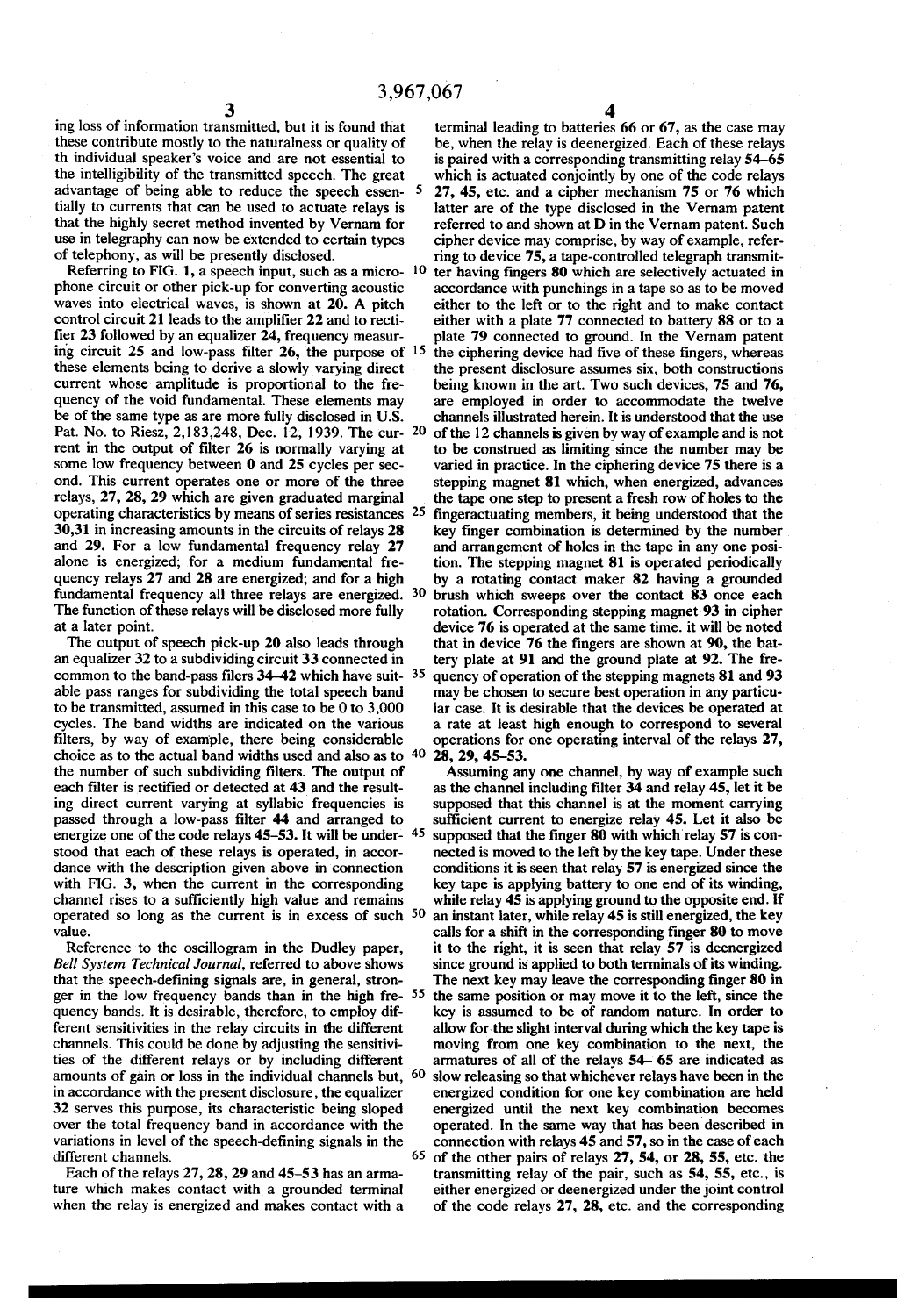ciphering mechanism 75 or 76. Tapes with different keys may be used in the two ciphering devices 75 and 76 or the same key may be used with both devices, as desired.

The effect of the key on the character of the trans- 5 mitted impulses may be readily seen by adopting the convention of a plus  $(+)$  to indicate that any one of the message relays 27, 45, etc. is energized and zero to indicate that such relay is deenergized, and further by using a plus  $(+)$  to indicate that the key is applying  $10$ battery and  $a(0)$  to indicate that the key is applying ground. The same convention indicates that relays 54, 55, etc. are energized  $(+)$  or deenergized  $(0)$ . The following table illustrates the relationship:

| Message     | $+ + 0 0$ |  |
|-------------|-----------|--|
| Kev         | $+ 0 + 0$ |  |
| Transmitted | $0 + + 0$ |  |

In other words, whether the message at the moment is 20 plus  $(+)$  or zero  $(0)$ , the transmitted current may be either plus  $(+)$  or zero  $(0)$  depending upon the key used. This is further illustrated in FIG. 3 in rows I, II and III. Row III is derived by combining I and II in the manner indicated above. The current that is transmit- 25 ted is shown by row III and is seen to give no direct clue to the character of the message current.

The impulses produced by the individual armatures of the relays 54–65 may be transmitted to the distant receiving station in any suitable manner, such as any of 30 the known methods of multiplex transmission. The example illustrated in FIG. 1 assumes a multiplex carrier type of transmission, each of the armatures of these relays leading directly to the input of one of the modulators 68 and applying to such modulator either a mark- 35 ing voltage or a spacing (zero) voltage.

These modulators are supplied with carrier frequencies through the individual filters 69 connected in common to the bus-bars 71 which are supplied with the various carrier frequencies from multivibrator 70, this 40 being supplied, in turn, from a suitable source 85 assumed to generate 60-cycle current. The multivibrator 70 delivers frequencies which are multiples of 30 cycles to the various modulators 68, the lowest frequency used being 30 cycles and the highest frequency used 45 being 390 cycles. Assuming that a band 20 cycles wide is sufficient to convey the information required in each channel, the band-pass filters 72 are constructed to pass the lower side-band resulting from each modulator  $68$ , the actual side-bands passed being indicated on  $50$ each of the filters 72. The outputs of all of these filters are connected in common to the outgoing line 73 which may lead to the distant receiving station directly or to a radio transmitter or any other suitable type of transmission channel or medium. A filter 74 with a 55 pass-band 40 to 60 cycles is shown for transmitting directly to the line a portion of the 60-cycle wave from generator 85 for synchronizing the receiver with the transmitter. The contact maker 82 is shown driven by synchronous motor 84 energized from source 85, the 60 drive for the contact maker including reduction gearing 86

The manner in which the waves from the station of FIG. 1 are received and translated into understandable speech at the distant receiving station may be under- 65 stood by considering that waves of similar nature are being received from such distant station, like FIG. 1, over the line 95 at the station comprising FIGS. 1 and

2. Lines 73 and 95 may be the eastward and westward sides of a four-wire circuit of any type or they may be connected to the conjugate branches of the usual hybrid coil, in which case the transmitting and receiving circuits at the same station are connected via the hybrid coil to a two-wire line as in common practice.

The various side-bands received over the line 95 are separated by the band filters 100 which have the same passbands as the corresponding filters 72. The band filters 100 lead to demodulators 101 each of which is supplied through an individual filter 102 with the proper carrier frequency from bus-bars 71 to demodulate the corresponding signals. The demodulated current is put through low-pass filter 103, which may re-<sup>15</sup> duce to a shunt capacity in some cases, to smooth the current. Each low-pass filter 103 leads to a corresponding receiving relay 104, etc. which, in turn, conjointly with the ciphering device 75 or 76 determines the operation of a receiving translating relay 105, 109, etc.

The three uppermost relays 105, 109, 110 are in the fundamental pitch channel and cooperate with the relays 27, 28, 29 of the distant station similar to FIG. 1. If it be assumed that at a particular instant relay 27 at the distant station is energized and relay 54 thereat is also energized by battery on corresponding finger 80 of ciphering device 75 thereat, a marking impulse is transmitted through the corresponding carrier channel causing operation of relay 104 which applies ground to relay 105. Since the other terminal of the winding is receiving battery over conductor 106 from corresponding finger 80 of FIG. 1, relay 105 is energized and applies a relatively low voltage from battery 111 through resistance 114, low-pass filter 117, resistance 118 to ground. Similarly, if relay 28 along with relay 27

of the distant station similar to FIG. 1 is assumed energized, relay 109 along with relay 105 in FIG. 2 is energized and if all three relays 27, 28 and 29 of the distant station are energized, relays 105, 109 and 110 are energized. This is true regardless of what the character of

the key may be. For example, in the case of relay 27 at the distant station being assumed energized, if relay 54 at that station is alternately energized and released a number of times while relay 27 remains energized, relay 105 remains energized since the conductor 106 leading to the ciphering device 75 will under the assumed conditions have battery and ground alternately applied to it, and relay 104, operating under control of distant relay 54, will apply ground or battery to the opposite terminal of relay 105 in the proper sequence. to maintain relay 105 operated, the key tapes at the two stations being identical. For example, suppose relay 54 of the distant station is deenergized by the grounding of corresponding finger 80. Relay 104 then becomes deenergized applying battery to relay 105, whose opposite conductor 106 is receiving ground from corresponding finger 80. If distant relay 54 is energized, relay 104 is energized and relay 105 is, therefore, energized. Similarly, relay 134 is energized whenever and as long as relay 45 is energized; relay 107 is energized when relay 48 is energized, etc.

The effect of relays 105, 109 and 110 in controlling the fundamental pitch will now be described. In accordance with the Dudley patent disclosure, the speech is reconstructed at the receiving point by the use of a continuous spectrum wave (hiss) and a wave comprising a fundamental and rich in harmonics (buzz). In the present disclosure the hiss or continuous spectrum is furnished by a resistance noise or gas tube source 119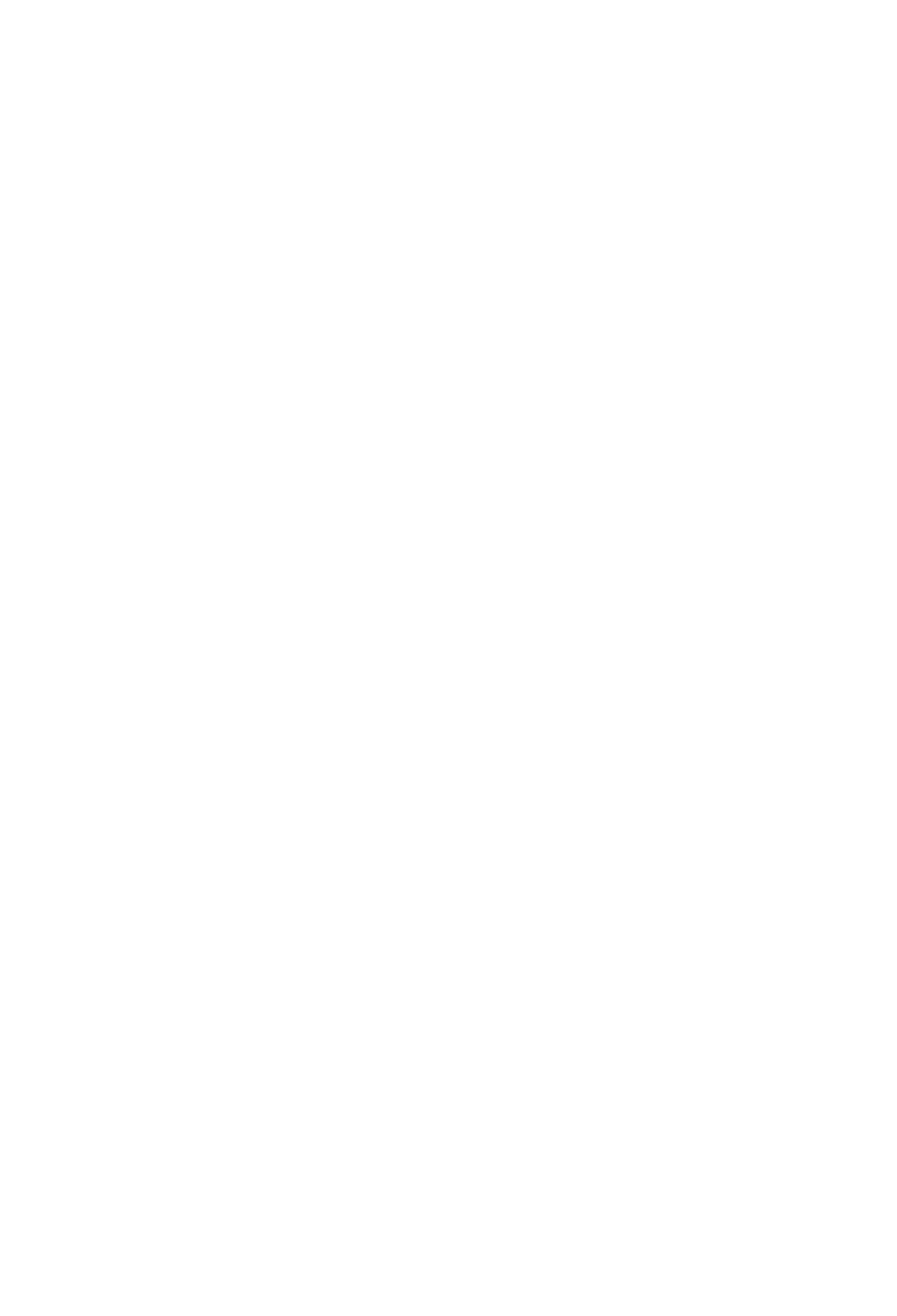7

which may be of the type more fully disclosed in the Riesz patent, and the buzz or vocal-cord type wave is generated in a relaxation oscillator 123 also more fully disclosed in the Riesz patent. If no fundamental component is being received, the continuous spectrum energy is transmitted by amplifier 121 and amplifier 121' into the supply circuit 126, the bias battery 122 being of the right value to permit this. Under these conditions the relaxation oscillator 123 is biased beyond cut-off by the bias source 124 so that no oscillations are generated. 10 When a fundamental voice component is received and any one of the relays 105, 109 or 110 is operated. corresponding voltage from source  $111$  or  $112$  or  $113$  is supplied through the high resistances 114 or 115 or 116 and filter 117 across potentiometer resistance 118 as <sup>15</sup> previously noted. The magnitude and polarity are such that when a voice fundamental current is received, amplifier 121 is rendered non-conducting by application of a large negative voltage to its grid and relaxation oscillator 123 is rendered operative to produce a tone 20 the fundamental frequency of which is dependent upon the voltage applied to it from resistance 118. Assuming as in the Riesz disclosure that the direct current in the output of filter of the distant station corresponding to 26 in the pitch control channel of FIG. 1 is proportional 25 to the fundamental frequency, the fundamental tone produced by relaxation oscillator 123 is likewise proportional to the current in resistance 118. This fundamental tone together with its wide range of harmonics is passed through an equalizer 125 and amplifier 125' 30 and is led into the supply circuit 126. It is seen, therefore, that whether the continuous spectrum noise or the vocal-cord type of sounds is being produced, either is supplied over conductor 126 to the various filters 127 35 leading to the reconstructing modulators 128.

The manner in which the speech is reconstructed is disclosed in the Dudley or Riesz patent. When the speechdefining signals are applied to one or more of the modulators 128 through low-pass filters 129 by operation of the corresponding receiving translating 40 relays 134, etc., these modulators transmit through to the eventual receiver 133 the corresponding proportion of the locally supplied energy (hiss or buzz) that is being supplied to these modulators through the various selective filters 127. The output waves from the modu-45 lators are passed through selective filters 131, the outputs of which are connected in common through equalizer 132 to receiver 133. Equalizer 132 may have a characteristic complementary to that of equalizer 32 of 50 FIG. 1.

Referring again to FIG. 3, the impulses as sent and received are shown in row III. Since the key used at the receiver is the same as that at the transmitter, row IV is a duplicate of row II. Combining the received impulses with the key yields directly the square-shaped wave of 55 row V, the square wave corresponding to the relay operation in the case of each of the relays 105, 109, 134, etc. The effect of the low-pass filter 117, 129, etc. is to round off the wave to the form shown by the fil-60 tered current curve as has previously been described.

The foregoing description of FIGS. 1 and 2 assumes that the coded impulses are sent on a multiplex carrier basis. FIG. 4 indicates another multiplexing device which may be used if desired. This comprises a rotary distributor 140 for each transmitting circuit and for 65 each receiving circuit, comprising an outer ring of twelve segments 141 and an inner continuous ring 142 with a bridging brush 143. The twelve conductors con-

nected individually to the twelve segments lead to terminals 1-12 which correspond to the similarly numbered terminals in FIGS. 1 and 2. It is assumed that the conductors in FIGS. 1 and 2 are severed at these terminals and that apparatus like that of FIG. 4 is substituted for the apparatus shown to the right of these terminals in each of FIGS. 1 and 2. The rotary distributor is driven by shaft 144 leading to gear-box 145 which is, in turn, driven by motor 146. The contact maker 82 may be driven through suitable gearing from the same motor, the contact 13 representing the point of connection when the rotary distributor is substituted in FIG. 1.

The rotary distributor is connected to the line conductors 148 and 149 by means of coupling resistance 147, one terminal of which is connected to ground which furnishes a return for the circuit connected to the armatures of the various transmitting relays 54–54 or in the case of the receiving station the various receiving relays 104, etc.

It will be necessary to synchronize the movements of the rotary distributors at the transmitting and receiving stations. Various means such as are known in the art may be used for this purpose. These distributors should make several or at least two revolutions in a time corresponding to one marking or spacing interval of the current in FIG. 3, row III.

In the system disclosed in FIGS. 1 and 2 it is assumed that the transmission time between the terminal stations is sufficiently short to permit the use of the same ciphering devices for both transmitting and receiving. If this is not the case, an arrangement as disclosed in FIG. 5 may be used. In this figure separate ciphering devices are used in the transmitting and receiving circuits of the station shown in FIGS. 1 and 2. Only one such transmitting ciphering device 76 is shown, the conductor 94 leading to the other ciphering device 75 not shown. Similarly, one ciphering device 150 is shown for the receiver with conductor 151 leading to the second such device. In this case the rotary contact maker 182 corresponding to contact maker 82 of FIG. 1, is provided with two displaced segments 83 and 183, whereby the transmitting cipher devices 75 and 76 are energized slightly ahead of the receiving ciphering devices 150, etc. At the distant cooperating station ciphering devices may be used in common for transmitting and receiving as shown in FIGS. 1 and 2, the correction for phase difference due to transmission time being made entirely at one station constructed in accordance with FIG. 5 arrangement. The angular distance between segments 83 and 183 must be made suitable to secure the correct phase relation.

An alternative means that may be used to convert square impulses into rounded impulses is illustrated in FIG. 6. This comprises a thermosensitive element and circuit to be substituted in lieu of the low-pass filters, for example, the lowpass filter 129 in the receiving low frequency channels of FIG. 2 or elsewhere in the system as may be desired.

FIG. 6 discloses the location of the device between one of the translating relays 134 and the modulator 128, that is, in place of the low-pass filter 129. The action of the device is to convert square-cornered impulses of the type illustrated in FIG. 7 into rounded impulses indicated roughly by the dotted line. The square-cornered impulses are produced by movements of the armature of relay 134 and the resulting rounded impulses are applied to the input of the modulator 128.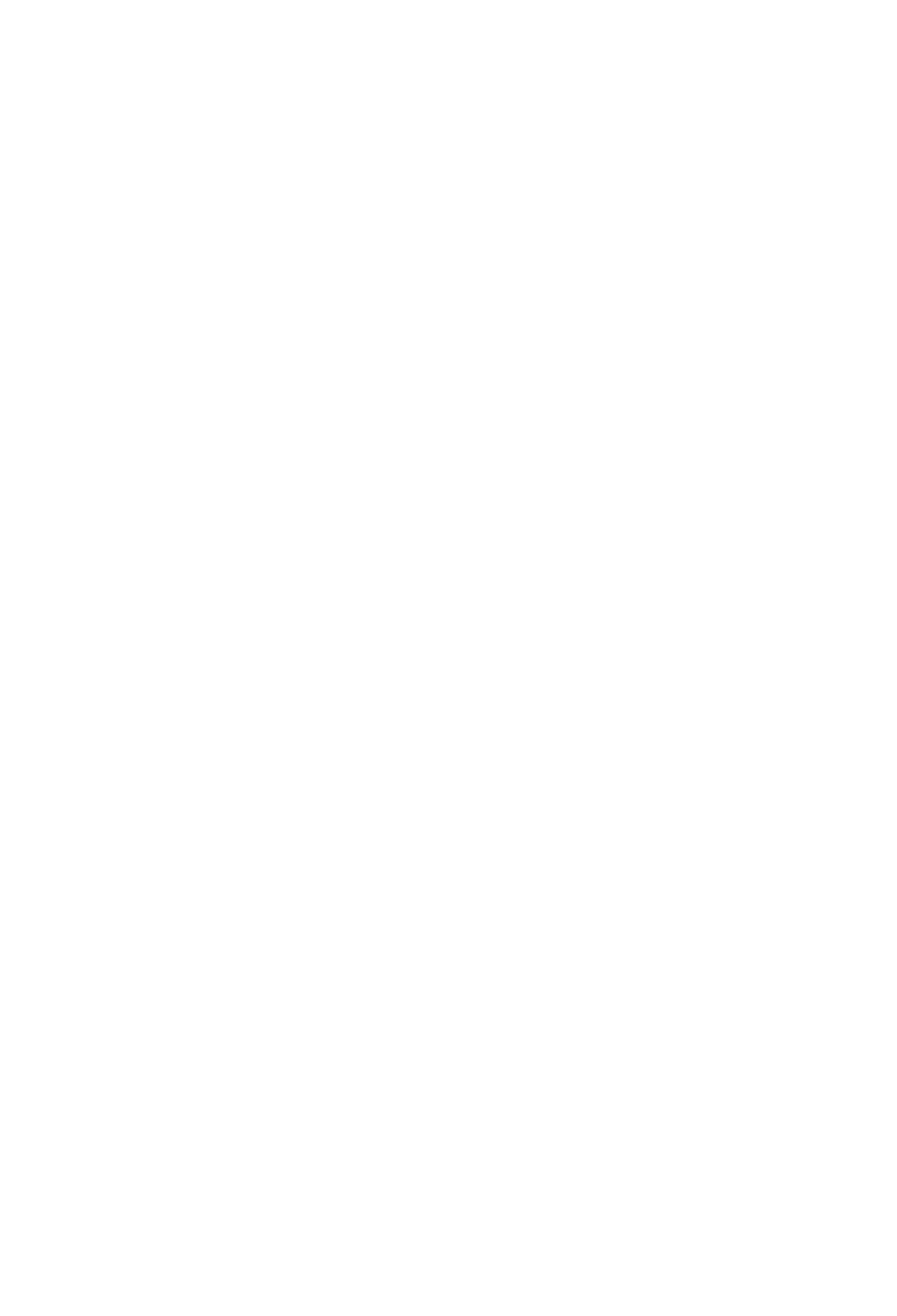- 5

The device 155 itself may take on any one of several forms but includes a thermosensitive element such as boron, silver sulphide or other substance provided with a heating winding 157 as diagrammatically shown. When the relay 134 attracts its armature and connects battery to the heater winding the temperature of the element 155 is raised, lowering its resistance and permitting current to flow into the input of the modulator 128 from the battery 158. The normal resistance of the element 155 is so high that substantially no current 10 flows through it after it has reached steady state condition with no current in the heating winding 157. When the armature of relay 134 breaks its front contact, the element 155 is not immediately restored to its maximum resistance condition but the cooling can be made 15 to take place gradually according to a desired rate to give the required amount of rounding of the current impulses. This may be done by controlling the shape and dimensions of the element itself and of the winding 157 and by controlling the rate of heat dissipation as by providing some heat insulation where necessary. Elements suitable for this purpose and the construction of the elements of the heating windings and of the means for controlling the heat dissipation are disclosed in one or more of the following U.S. Pat.: Andre et al No. 25 1,788,970, Jan. 13, 1931; Spray, No. 1,631,836, June 7, 1927; Grondahl No. 1, 741, 231, Dec. 21, 1929; and Black No. 2,160,823, June 6, 1939.

When silver sulphide is used it is better not to pass direct current through it but a source of alternating 30 current may be used as in FIG. 6A, the source being shown at 159. In this case a rectifier 160 may be used if desired for converting to direct current. Condenser 161 permits alternating current to flow through the element and condenser 162 may be used for smoothing 35 the rectified impulses.

The invention is not to be construed as limited to the specific disclosure but its scope is defined in the claims. which follow

What is claimed is:

1. In a system of secret transmission of speech, means to subdivide speech waves constituting a message into a plurality of narrow frequency bands, means to integrate the energy in each band, means individual to said bands to subdivide the integrated energy from each band on a 45 time basis to produce impulses with intervening spaces. and means to variably control said last-mentioned subdividing means individually in accordance with a key unrelated to the message.

2. The method of secret transmission of speech com- 50 prising simultaneously deriving from each of a plurality of frequency regions of speech waves a current which varies in accordance with the variations of energy content in the corresponding frequency region of the speech, interrupting said current to break the current 55 up into impulses of varying length and spacing, variably modifying the length and spacing of said impulses in accordance with a secret key, transmitting said impulses, and receiving and modifying the transmitted impulses in accordance with a duplicate key to restore 60 said currents to recognizable form.

3. The method of secret transmission of speech comprising analyzing speech message waves into a plurality of speech-defining waves representing syllabic rates of energy variation in each of a plurality of different fre- 65 quency regions of the speech waves, translating said speechdefining waves into marking impulses and spaces, reconstructing marking and spacing signals

therefrom varying in length and spacing in accordance with a prearranged scheme unrelated to the message, transmitting said marking and spacing signals, reconstructing speechdefining waves from the transmitted marking and spacing signals by supplying impulses in accordance with the same prearranged scheme, and reconstructing understandable speech from the reconstructed speech-defining waves.

4. In secret telephony, means to derive from the speech to be sent a plurality of relatively low frequency speech-defining signals, means to translate each of said signals into marking and spacing signs, and means to render the transmission of said signs secret comprising means to combine them with a random key composed of marking and spacing signs occurring in fortuitous order.

5. In secret telephony, means to derive from the speech to be sent a plurality of relatively low frequency speech-defining signals of varying amplitude, means to 20 produce from each such signal marking signs corresponding in length to the duration of signal current above a certain amplitude and spacing signs corresponding in length to the duration of absence of signal current above said certain amplitude, and means to render transmission of said signs secret comprising means to combine with them a random key composed of marking and spacing signs occurring in fortuitous order.

6. In secret telephony, means to derive from the speech to be sent a plurality of relatively low frequency speech-defining signals of varying amplitude, means to commutate said signals at irregular instants depending upon their amplitude to produce marking and spacing signs of varying length, and means to commutate said marking and spacing signs at irregular instants in accordance with a key.

7. In secret telephony, a multiplex transmission path, means to send through the separate channels thereof simultaneously marking and spacing signals indicative 40 of the frequency-energy distribution of distinct frequency regions of the speech spectrum, means comprising a key for each channel and means for combining the individual keys with the respective marking and spacing signals of the different channels to render transmission of said signals secret.

8. A system according to claim 7 including at the opposite end of said path a key for each channel which is a duplicate of the respective key at the sending end, means to combine said keys at said opposite end with the secretly sent signals to restore said signals to recognizable form, and means to reconstruct speech from the restored signals.

9. In secret telephony, means to derive from the speech to be sent a plurality of speech-defining signals each indicative of the energy variations with time of a different frequency region of the speech, means to translate each such signal above a certain amplitude into a mark and each such signal below said certain amplitude into a space, an individual key for each signal, consisting of marks and spaces of random occurrence, and means to combine each key with the marks and spaces obtained from an individual one of said signals, to render transmission of the latter marks and spaces secret.

10. In secret telephony, means to derive from the speech to be sent a plurality of speech-defining signals each indicative of the energy variations with time of a different frequency region of the speech, a separate